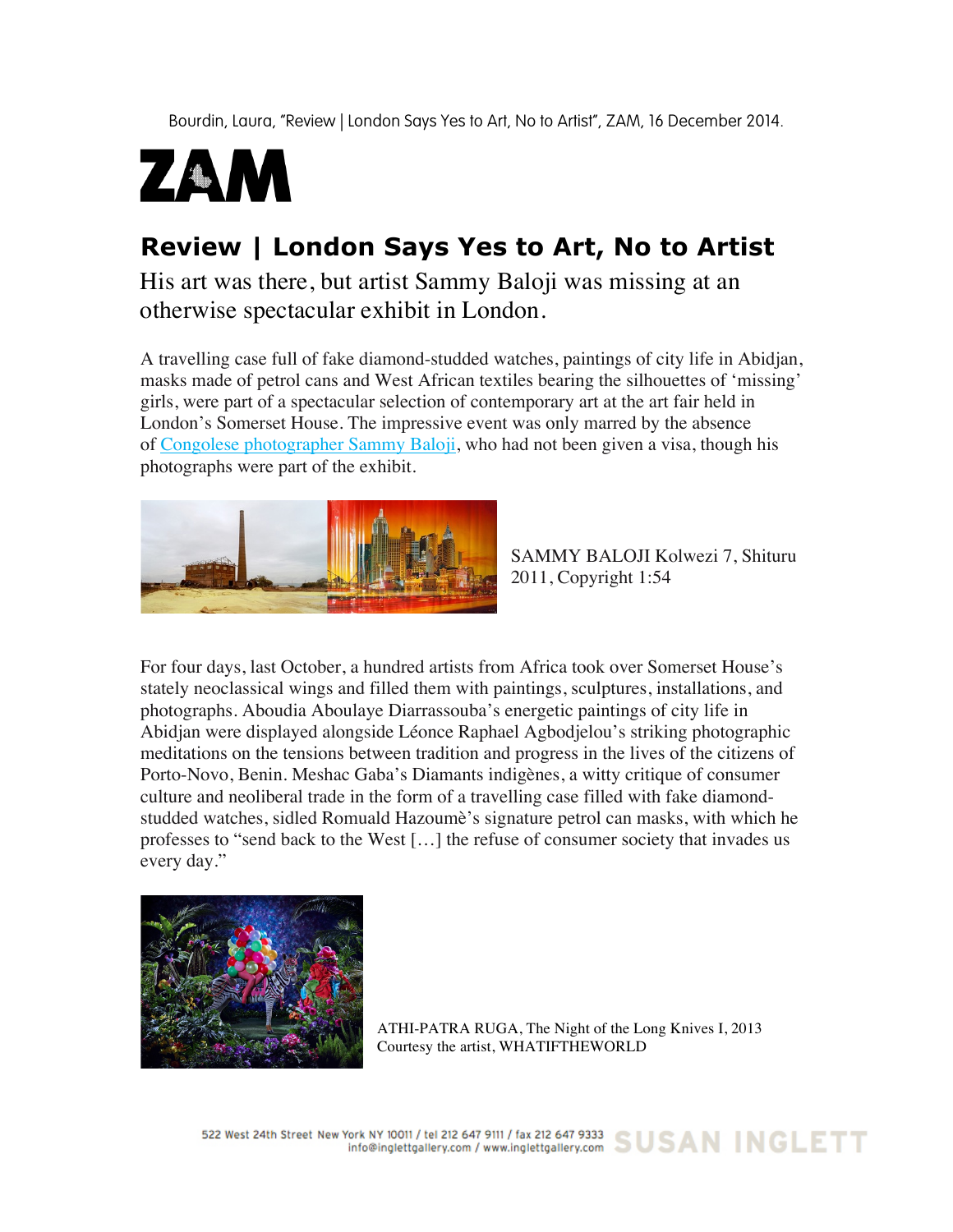In one of the rooms, spread across two walls, were eighty-six canvas squares by Nigerian artist Peju Alatise titled 'Missing'. The squares, lined with West African textiles, each bearing the silhouette of a young girl, evoked ideas of anonymity, absence, and loss, paying a poignant, if chilling homage to the kidnapped Chibok girls.

# **A major new player**

The occasion for this rich display was the second edition of 1:54 Contemporary African Art Fair, a new event on the contemporary art circuit that is poising itself to become a major new player in the promotion and the diffusion of contemporary art from Africa. (The title 1:54 alludes to the fact that the African continent is made up of fifty-four countries.) Bringing together displays from twenty-seven galleries and featuring over a hundred artists, the fair is a new initiative that seeks to tackle the lack of visibility of



contemporary African art on the international art market and in the art world at large.

VITSHOIS MWILAMBWE BONDO, KITOKO (Beautiful), 2013, Courtesy: Primo Marella Gallery and the artist

The fair's location and timing were carefully calculated. Organisers seized both on London's status as an international art world capital and on the current dynamics playing out on its

arts scene. In recent years, London institutions have already been moving toward a more global approach. For example, last November, Tate Modern introduced "Across the Board," a 2-year programme of acquisitions, exhibitions and events that will place the spotlight on modern and contemporary African artists. At the time that the 1:54 Art Fair opened, there was also a generous handful of exhibitions of work by African artists on show across the city (including Wangechi Mutu at the Victoria Miro Gallery, Ben Owunsu-Ankomah at the October Gallery and Rotimi Fani-Kayode at Tiwani Contemporary). Moreover, like last year, 1:54 is timed to coincide with Frieze Week London, a major event on the annual art fair circuit that typically draws over 70,000 visitors among them the world's leading curators and critics.

1:54's model worked well last year and even better this time around. The fair doubled in size and so did attendance, with over 12,000 visitors attending over its four days (this was up from 5,000 last year). These visitors seemed to come from various geographic and professional horizons: in the hallways and the galleries, French could be heard just as much if not more than English, and gallery owners noted that there was an impressive mix of arts professionals, collectors and members of the general public. Sales, apparently, were good: on the last day of the fair, red dots (indicating a sale) could be seen in profusion beside names new and old.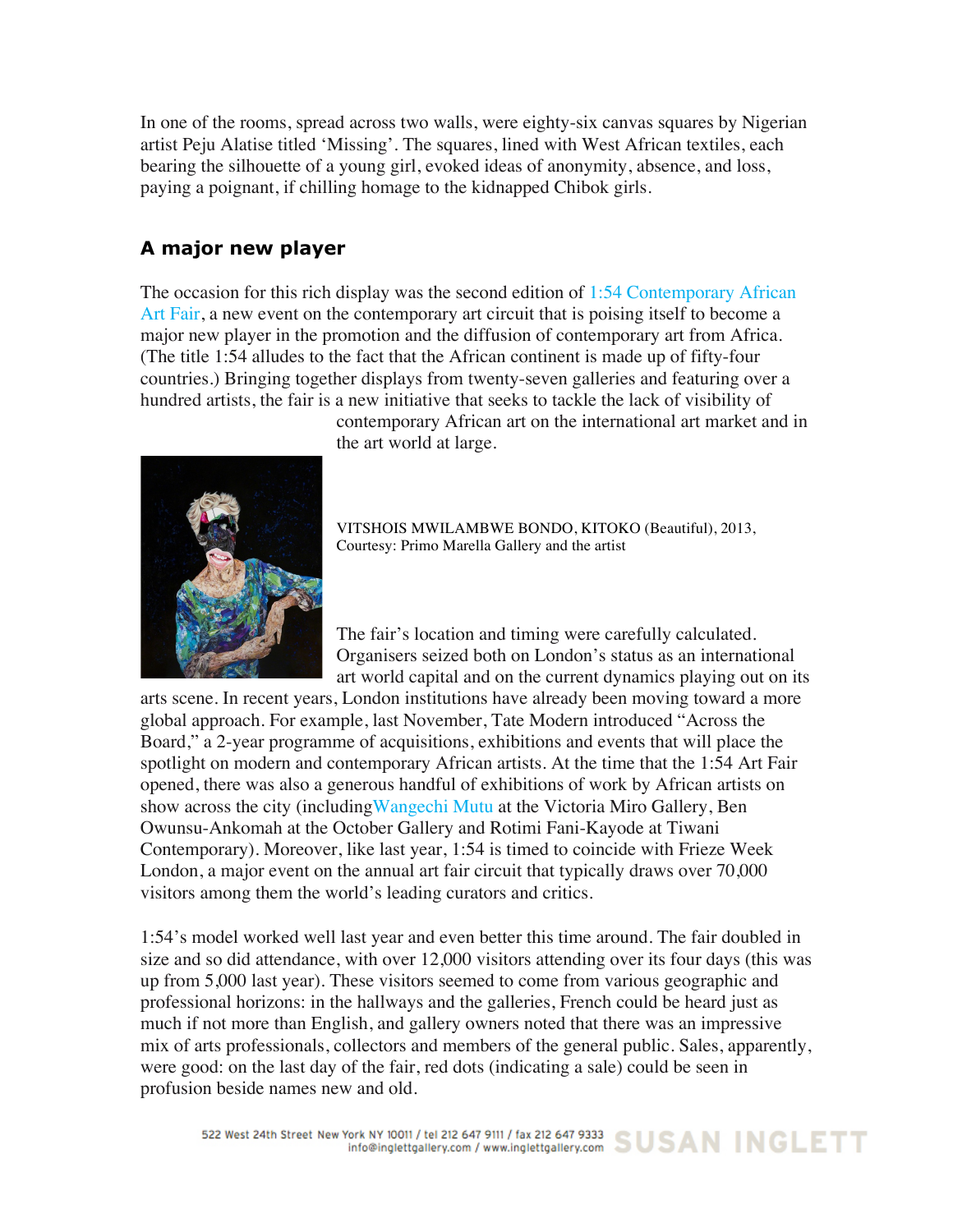## **Elephants and ebola**

As an event that aims to 'put the spotlight on Africa,' 1:54 inevitably raises questions about the representation of African art and artists on the global stage. At a time when Western news outlets routinely continue to depict the continent as a single country (where lions and elephants roam free, where people are either dancing or dying of Ebola, etc…), one could wonder whether this type of event might suggest that African art is also a homogeneous field – heaven forbid, one made of wooden zebras and colourful baskets. Moreover, the longstanding associations between "Africa" and "Otherness," the labels "African artist" and "African art" carry the suggestion that there is something that makes these artists and their work significantly "different" from artists and art from elsewhere in

the world – something that justifies lumping them all together under a single title.



MARCIA KURE, Conformist Series At the Dowagers Ball 2014, Copyright 1:54

These are questions that have been asked before: think, for example, of the decision to create an "African pavilion" at the 2007 Venice Biennale, an event where European countries have had their own pavilions since the beginning of the 20th century. Asked for his perspective on the fair, renowned multimedia artist Barthélémy Toguo, who showed two of his signature watercolours as well as a video piece, warned against the dangers of such events perpetuating the marginalization of African artists that was at work in Venice. While he agreed that the fair was a positive initiative, "insofar as African artists do suffer from a lack of international visibility," he pointed to the irony of using this type of label at a time when the world is globalizing. In his words, "to remove the label 'African art' would place the productions of African artists on par with those of others [at a time when] African artists remain highly under-valued."

## **Africa worldwide**

While 1:54 does not provide a straightforward answer to this question, it does do an excellent job of dispelling any misguided assumptions about what contemporary art looks like in Africa today. As its title indicates, 1:54 is a fair that seeks precisely to highlight the diversity of practices rolling out on the continent. It understands Africa in a purposefully wide sense: while the majority of artists hail from or are based in sub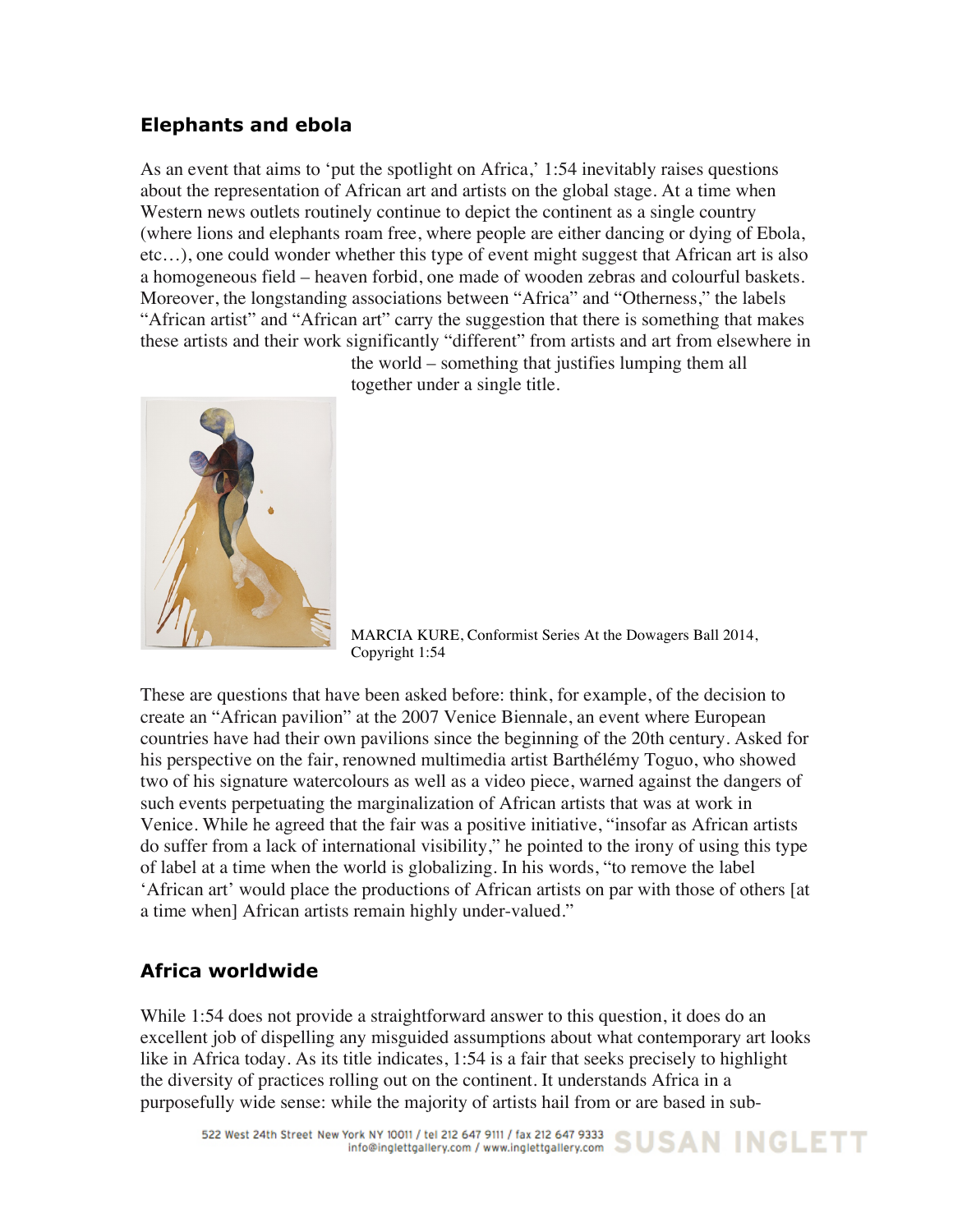Saharan Africa, several North African artists were presented as well (Younes Baba-Ali, Fayçal Baghriche, Mohamed El Baz, to name but a few). The roster of artists represented also included both those working on the continent and those working in the diaspora.



OMAR VICTOR DIOP, Impression jet d'encre pigmentaire sur papier Harman, 2014, Courtesy Galerie MAGNIN-A, Paris.

A further question raised by 1:54 is whether an art fair can truly give insight into practice of art in Africa today. Fairs are notorious for putting sales above art. As a result, they often privilege either the flashiest or the most conservative of works. In addition, they are often so sprawling that their space becomes utterly impossible to navigate. It then becomes difficult to appreciate the aesthetic and/or critical impacts of the works of art on display. As for these works' relationships with other pieces, or how they fit into artists' broader trajectories, forget about it.

On this score 1:54 fared well. The layout of the booths, each set up in individual rooms lined up along long hallways, allowed for a sense of intimacy between public, professionals and works. The fair's public programme, "Forum," offered context and critical framing for the art displayed in the galleries, thus providing a counterweight to the commercial dimension of the fair. The programme was curated by Koyo Kouoh, the founder and artistic director of the RAW Material Company in Dakar, and featured panels, presentations, and artists' talks by leading thinkers, cultural operators and practitioners on a wide variety of topics.

## **A visa for the work, but not for the artist**

The only hiccup in this impressive programme occurred on the last day, when Congolese photographer Sammy Baloji was forced to give his talk via video conference due to UK authorities refusing him a visa. No mere tragic anecdote, this incident should be taken as a pointed reminder that 1:54 is not a catchall for the problems affecting the production and dissemination of contemporary African art. Baloji's case is a tragic but all-toocommon example of the indescribable hoops that African artists must jump through to lead their careers in the present geopolitical landscape. It is a jolting reminder of the